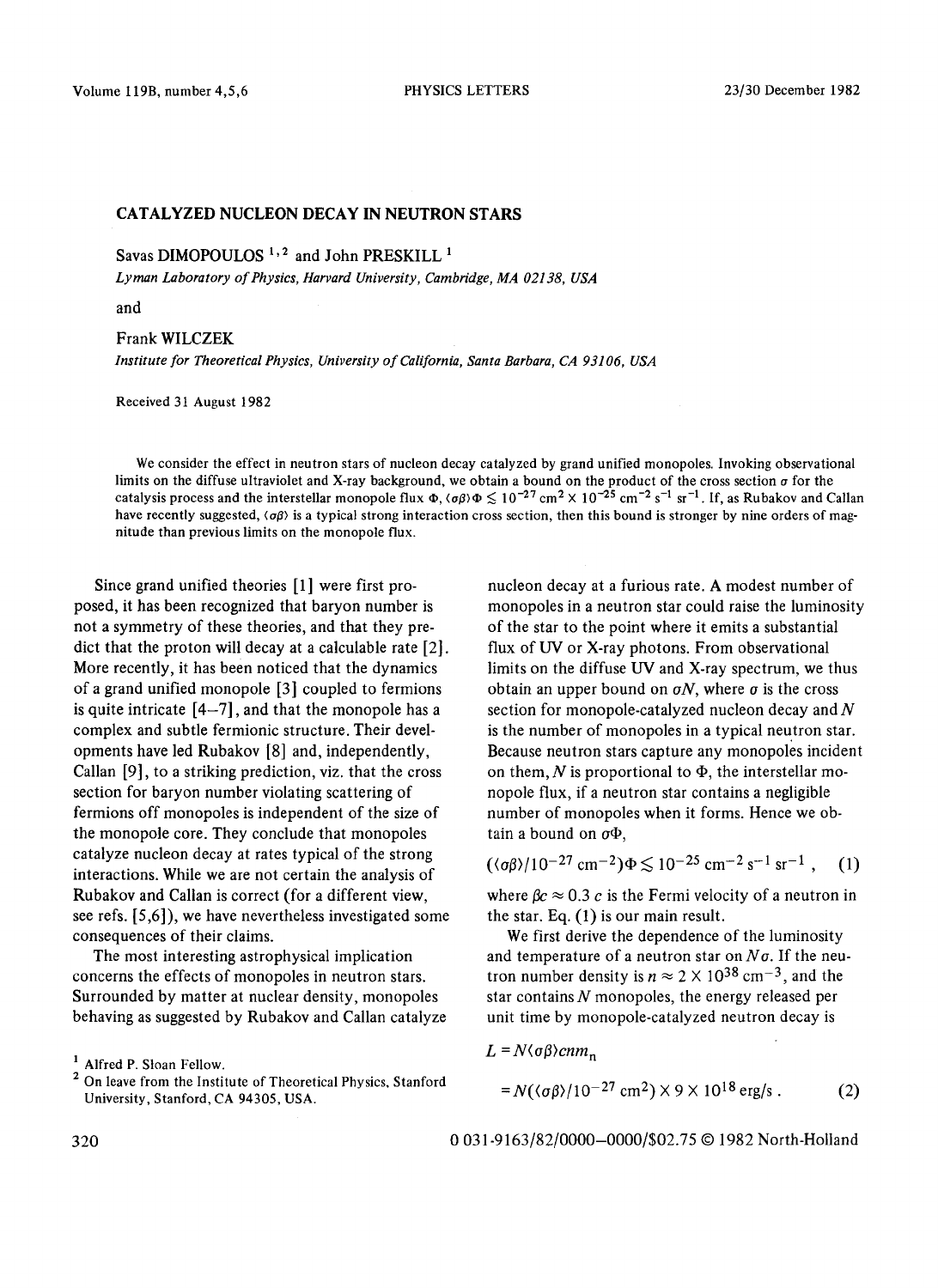Eq. (2) is actually valid only for  $\langle \sigma \beta \rangle \lesssim 10^{-27}$  cm<sup>2</sup>. For larger values of the cross section, the nucleon decay rate is controlled by the requirement that the pressure exerted on the surrounding neutron fluid by the outgoing decay products not exceed the neutron degeneracy pressure. Thus  $L$  becomes independent of o.

Let us first suppose that a fraction of order one of the energy released by the catalyzed nucleon decay process is emitted as thermal photons. (The effect of neutrino emission will be considered below.) Then the surface temperature of the star is determined by  $L = 4\pi r^2 a T^4$ , where *a* is the Stefan-Boltzmann constant, and  $r \approx 10^6$  cm is the radius of the star. From eq. (2) we obtain

$$
T = N^{1/4} (\langle \sigma \beta \rangle / 10^{-27} \text{ cm}^2)^{1/4} \times 0.03 \text{ eV}.
$$
 (3)

Next, we wish to estimate  $N$ . Because heavy slowmoving grand unified monopoles are essentially dissipationless, we do not expect them to clump gravitationally as stars condense; instead they remain in interstellar or intergalactic space. The typical velocity of monopoles in a galaxy is determined by either the galactic magnetic field, from which they acquire a kinetic energy of order  $10^{11}$  GeV, or, if they are sufficiently heavy, by the galactic gravitational field, which accelerates them to velocities of order  $10^{-3}c$ . These monopoles are not likely to be captured inside normal stars, although they may be captured into bound orbits about such stars [10]. Moreover, it is possible that the monopoles inside a normal star would be ejected when the star becomes a supernova and undergoes collapse to a neutron star. Let us therefore suppose that neutron stars are born containing a negligible number of monopoles.

Monopoles which strike the surface of a neutron star are captured inside the star. There are three important contributions to the energy loss of a monopole passing through a neutron star: hadronic collisions between monopoles and neutrons, collisions with neutrons due to the interaction of the monopole with the neutron magnetic moment, and electron encounters. When the monopole velocity is large,  $v \approx c$ , all three effects are of comparable importance, but for  $v \lesssim v_n \approx 0.3$  c, the electron encounters dominate, and we have  $[11]$ 

$$
\frac{dE}{dx} \approx 4\pi^2 n_e \frac{(eg)^2}{p_e c} \frac{v}{c} \approx \frac{v}{c} \times 10^{11} \text{ GeV/cm} , \qquad (4)
$$

where  $p_e c \approx 70$  MeV is the Fermi momentum of the electrons and  $n_e \approx 1.5 \times 10^{36}$  cm<sup>-3</sup> is the electron density.

Monopoles will strike the surface of the star with a velocity equal to the escape velocity  $v_{\text{es}} \approx 0.5 \, c$ . (The 10<sup>12</sup> G surface magnetic field of the star has a negligible effect on the monopole trajectory.) Monopoles with masses larger than  $10^{17}$  GeV might pass through the star without stopping, but will have lost enough energy to become gravitationally bound. They will continue to make passes through the star until they have lost enough energy to remain inside. Only monopoles heavier than about 1023 GeV might be able to pass through the star and escape to infinity. Slow monopoles inside the star lose energy less efficiently, but they remain gravitationally confined to the interior of the star.

The capture cross section of the star is enhanced relative to its geometrical area by a factor  $1 + v_{es}^2/v_0^2$ (in the newtonian approximation), where  $v_0$  is the typical initial velocity of a monopole. Therefore, if the ambient interstellar monopole flux is  $\Phi$ , the number of monopoles which have been captured by a neutron star of age  $\tau$  is

$$
N = 4\pi^2 r^2 \frac{v_{\rm es}^2}{v_0^2} \Phi \tau = 3 \times 10^{20} \left(\frac{10^{-3} c}{v_0}\right)^2 \frac{\Phi}{\Phi_0} \frac{\tau}{10^{10} \text{ yr}},\tag{5}
$$

where  $\Phi_0 = 10^{-16}$  cm<sup>-2</sup> s<sup>-1</sup> sr<sup>-1</sup> is the Parker limit on the monopole flux derived by considering the energetics of the galactic magnetic field [ 12,13].

Now we can use observational limits on the X-ray luminosity of our galaxy, combined with eqs. (2), (3), and (5) to derive a bound on  $\langle \sigma \beta \rangle \Phi$ . Let us assume that the approximately  $10<sup>9</sup>$  neutron stars have a roughly uniform age distribution, that new neutron stars have been produced at the rate of one every 10 yr for  $10^{10}$  yr. If the luminosity of a neutron star is proportional to its age, as in eq. (5), then the total neutron star luminosity as a function of temperature behaves like

$$
dL_{\text{total}}/dT \propto T^7 \tag{6}
$$

This luminosity distribution is sharply peaked at the maximum allowed  $T$ , corresponding to the oldest neutron stars, and we will therefore obtain the best bound by considering the oldest stars. For these stars